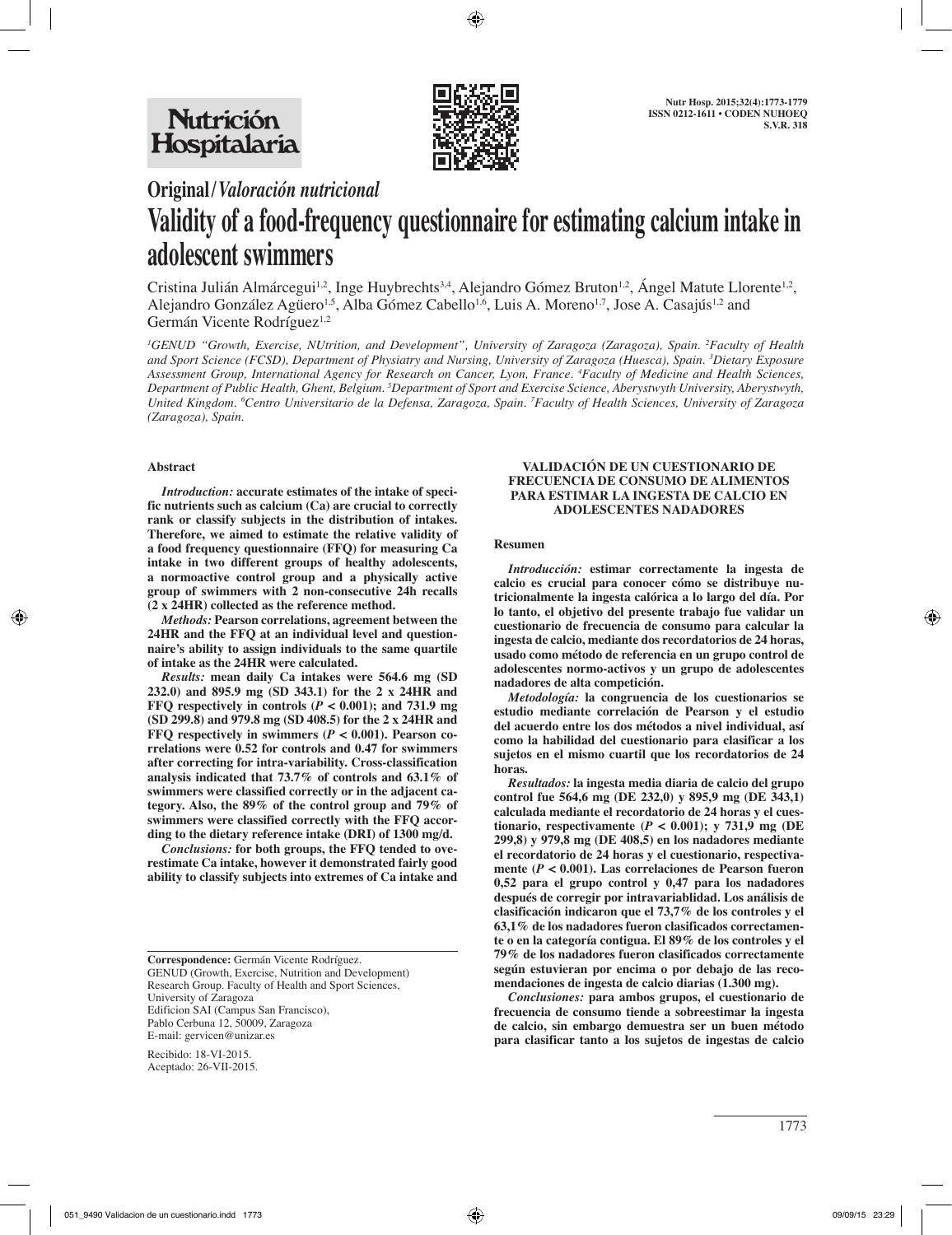**identified adolescents having Ca intakes lower than the dietary reference intake.**

(*Nutr Hosp.* 2015;32:1773-1779)

**DOI:10.3305/nh.2015.32.4.9490**

Key words: *Dietary intake. 24 hour recall. Validation. Questionnaire.*

#### **Introduction**

In epidemiological studies of diet-health relationships in children and adolescents, accurate estimates of the intake of specific nutrients is crucial to correctly rank or classify subjects in the distribution of the dietary reference intake (DRI). Swimming is a non-weight bearing sport and its practice has been associated with changes in bone mass<sup>1</sup>. Therefore, young swimmers represent an important population to be monitored for dietary factors related to bone growth and development. Calcium (Ca) intake during adolescence is considered to play an important role in bone health $2-5$  and its DRI is established in 1300mg of Ca per day in Spanish and USA adolescents<sup>6,7</sup>. Consequently, there is need for a method of estimating dietary Ca intake that is practical for epidemiological studies in this specific population.

Several instruments can be used for assessing the eating habits but the most appropriate one will depend on the aim of the study, the sample size, the target population and the available resources. Food frequency questionnaires (FFQ) are shown to be a practical and easy approach to assess a subject's recalled intake over a longer period, and may reveal nutrition habits not evident from a food record<sup>8</sup>. Because of the lack of a gold standard for dietary assessment, the validity of a dietary assessment technique is based on a comparison with a supposedly superior technique<sup>9</sup>. To assess the usual intake of an individual person, multiple days of collection are required. The limited findings suggest that the 24-hour recall (24HR) conducted over at least a 2-day period that includes week days and weekend days could be one of the most accurate methods $10$ .

Therefore, the present study aimed to estimate the relative validity of a FFQ for measuring Ca intake in two different groups of healthy adolescents, a normoactive control group and a physically active group of swimmers with 2 non-consecutive 24HR (2x24HR) collected as the reference method.

#### **Methods**

Participants in the validation study were part of a randomized controlled trial investigating bone health and nutrition habits of Caucasian adolescent swimmers from Aragón, Spain (14.4 y  $\pm$  2.4)<sup>11</sup>. The RENA-CIMIENTO project involves a follow-up period of 3 years where swimmers and controls are measured in four occasions. The study has been approved by the **extremas, como a los sujetos que no cumplen las recomendaciones de calcio.**

(*Nutr Hosp.* 2015;32:1773-1779)

#### **DOI:10.3305/nh.2015.32.4.9490**

Palabras clave: *Ingesta dietética. Recordatorio de 24 horas. Cuestionario.*

appropriate ethics committee and has therefore been performed in accordance with the ethical standards laid down in the 1964 Declaration of Helsinki and its later amendments.

Measures for this specific validation study of Ca intake were taken in September/October 2012.

Age-matched control adolescents were excluded from the study when:

- (a) practiced swimming.
- (b) performed no more than 3 hours per week of any sport, as they were considered as being normoactive.

Swimmers were excluded from the study when:

- (a) trained less than 6 hours per week, as they were not considered high performance swimmers.
- (b) had swum for less than 3 years, as it was required for the inclusion criteria in the study de $sign<sup>11</sup>$ .

The FFQ developed to estimate Ca intake contained questions on the average consumption of nineteen food items during the past year. Adolescents were asked to indicate the number of times per day, week or month that they consumed these food items. Food items were selected based on another FFQ for Ca intake assessment which included Ca-rich foods<sup>12</sup>; items identified for inclusion were as follows: any kind of milk, yogurt, frozen yogurt, ice cream, milk shakes, cheese, calcium-fortified orange juice, bread, breakfast cereals, pizza, pasta dishes like macaroni, broccoli, cauliflower, soft drinks, sardines, anchovies and salmon. Some of the food groups included in the original FFQ were not included in the new version, because they are products that are not consumed by the Spanish population (i.e. Chinese broccoli). The questionnaire intentionally contained a limited number of food items to enable their quick completion. Portion sizes quantified by household measures (i.e. one cup) were explained item by item in the FFQ. A trained person helped the adolescents to complete the FFQ when necessary.

Ca intakes were computed by multiplying the frequency of consumption of each food item by the mean Ca content (calculated for the food item concerned) per 100g of product.

The 24HR was chosen as the reference method in the present study. The 24HR were collected by use of a computer-based self-administered tool, the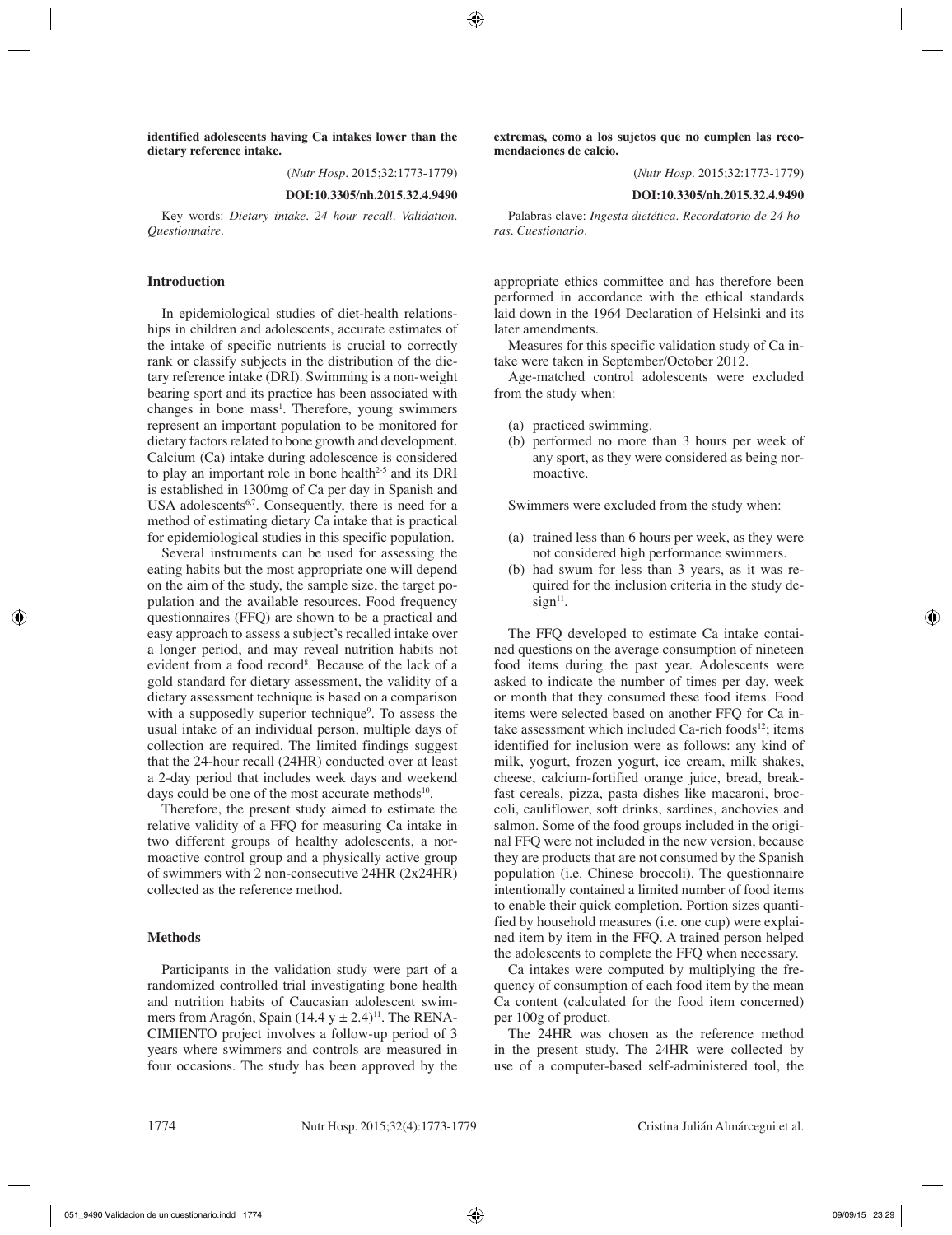HELENA-Dietary Intake Assessment Tool (HELE-NA-DIAT)<sup>13</sup>, including one week day and one weekend day. This tool was adapted from a previous version developed and validated for Flemish adolescents14. This assessment tool is based on six meal occasions (breakfast - morning snacks - lunch - afternoon snacks - evening meal - evening snacks) referring to the previous day. A trained dietitian performed the 24HR interview with the adolescents. All the consumed foods and beverages were selected from a food list in the HELENA-DIAT. Items not available in the list could be added at any moment.

Only 24HR including two completed days from a week day and a weekend day were included in the analyses. One dietitian carried out the exclusion procedure of the 24HR. As a cross-check, average energy intake and nutrient intakes were calculated as the mean of the two days. 24HR that produced very high (>6000 kcal/day) or very low (<300 kcal/day) estimates of energy intake were rechecked by the dietitian.

Consumed foods were translated to nutrients by linking the consumption data obtained with the Center for Superior Studies in Nutrition and Dietetics (CES-NID) food composition table<sup>15</sup>, using standardized procedures. For complex and mixed foods, recipes were created as ingredients using the German Food Code and Nutrient Data Base  $(BLS)^{16}$  to calculate the total composition of each recipe.

The Statistical Package for the Social Sciences for Windows version 20 (SPSS Inc, Chicago, IL, USA) was used to carry out all statistical analyses. P value of 0.05 was used as the threshold for significance. Two-sided significance levels were quoted. To identify possible differences in validity, all analyses were stratified by type of study sample (swimmers vs. controls).

Tests for normality were performed using the Shapiro-Wilk test. Log transformation was performed to reduce positive skewness in Ca variables. Differences in Ca intake were analysed using the paired t test.

Furthermore, Pearson correlations were used to investigate relationships between both nutrient values. In addition, the correlation coefficient, comparing the FFQ with the 24HR for Ca intake, was corrected for within-individual variation. Agreement between the 24HR and the FFQ at an individual level was assessed using mean difference and standard deviation of the difference, which was visually shown in a Bland-Altman plot. Heteroscedasticity was examined by linear regression to determine whether the absolute inter-methods difference was associated with the magnitude of the measurement.

Individual results for Ca intake estimated via the 24HR and the FFQ were classified into quartiles to assess the questionnaire's ability to assign individuals to the same quartile of intake as the  $24HR^{9,17}$ . The percentage classified into the correct or adjacent quartile and the percentage grossly misclassified (lowest quartile for one method and highest quartile for the other) were calculated. Chi-square test was done to determine whether the classification into quartiles is different in controls and swimmers. Specificity was defined as the proportion of those with a daily Ca intake below 1300 mg on the basis of the 24HR who also fell below 1300 mg on the FFQ. Sensitivity was the proportion of those with a daily Ca intake above 1300 mg on the 24HR who also fell above 1300 mg on the FFQ. The predictive value was the proportion of those who fell below 1300 on the FFQ whose actual recorded intake was less than 1300 mg Ca/day.

## **Results**

General characteristics of the study sample including the Ca intake recorded via FFQ and 24HR are shown in table I. In total, the 24HR of three adolescents needed to be excluded due to very high estimates of energy intake. Therefore, the total number of 24HR being of use for the validation study was reduced from 288 to 282 (as 3 (2x24HR) were excluded). The FFQ was fully completed by 161 adolescents. Combining the FFQ with the 2x24HR, 141 adolescents remained of use for the validity analysis, 84 swimmers and 57 controls (Table I).

| <b>Table I</b><br>General characteristics of the study sample |        |                                  |                                  |        |                  |  |  |
|---------------------------------------------------------------|--------|----------------------------------|----------------------------------|--------|------------------|--|--|
|                                                               |        | Controls ( $n = 57$ ; $F = 20$ ) | Swimmers ( $n = 84$ ; $F = 38$ ) |        |                  |  |  |
|                                                               | Mean   | SD                               | Mean                             | SD     | $\boldsymbol{P}$ |  |  |
| Age $(yr)$                                                    | 14.21  | 2.66                             | 14.45                            | 2.17   | 0,841            |  |  |
| Weight (kg)                                                   | 53.38  | 14.53                            | 55.31                            | 12.96  | 0,329            |  |  |
| Height (cm)                                                   | 159.97 | 13.62                            | 163.89                           | 12.58  | 0,038            |  |  |
| BMI $(kg/m2)$                                                 | 20.47  | 3.47                             | 20.30                            | 2.64   | 0,641            |  |  |
| FFO Ca intake (mg)                                            | 895.90 | 343.12                           | 979.83                           | 408.52 | 0,087            |  |  |
| 24HR Ca intake (mg)                                           | 564.55 | 232.02                           | 731.97                           | 299.78 | < 0.005          |  |  |
| Physical activity (h/wk)                                      | 1.82   | 1.67                             | 9.74                             | 2.22   | < 0.005          |  |  |

BMI; body mass index; FFQ, food frequency questionnaire; 24HR, 24 hour recall; Ca, calcium

Validity of a food-frequency questionnaire Nutr Hosp. 2015;32(4):1773-1779 1775 for estimating calcium intake in adolescent swimmers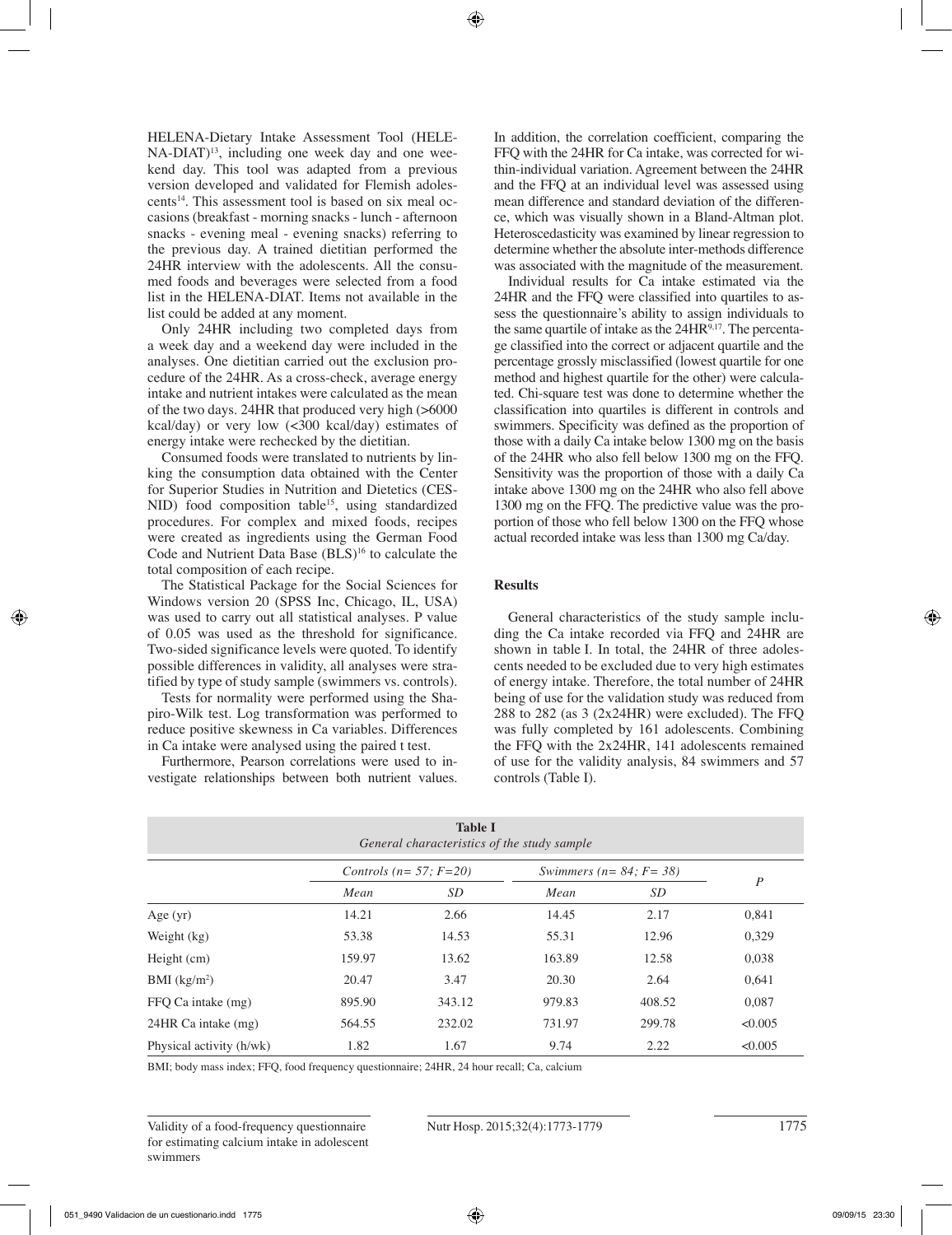Since the recommendations are identical for both sexes and there were no significant sex differences in Ca intake, results for boys and girls were analysed together. Mean daily Ca intakes were 564.6 mg (SD 232.0) and 895.9 mg (SD 343.1) for the 2x24HR and FFQ respectively in controls (*P*<0.001); and 731.9 mg (SD 299.8) and 979.8 mg (SD 408.5) for the 2x24HR and FFQ respectively in swimmers (*P*<0.001; Table I). The mean difference in Ca intake between the two methods was 331.3 mg (SD 353.5; 95% CI 253.6, 425.1) in controls and 247.9 mg (SD 432.8; 95% CI 153.9, 341.8) in swimmers, demonstrating that the FFQ overestimated Ca intake in comparison with the 24HR. This is graphically shown in Bland-Altman plots (Fig. 1). A visual inspection of this graph shows higher differences for higher mean Ca intakes (divergence), being confirmed by heteroscedasticity analysis (Fig. 1) for controls  $(r=0.291, p=0.001)$  and swimmers  $(r=0.228, p=0.030)$ .

The Pearson correlation coefficient between the 2x24HR and the FFQ for daily Ca intake was 0.52 for controls and 0.47 for swimmers after correcting for intra-variability.

Cross-classification analysis performed in controls indicated that three subjects (5.3%) were grossly misclassified while 22 subjects (38.6%) were classified correctly and 42 participants (73.7%) were classified correctly or in the adjacent category. Cross-classification analysis performed in swimmers indicated that six subjects (7.1%) were grossly misclassified while 26 subjects (31.0%) were classified correctly and 53 participants (63.1%) were classified correctly or in the adjacent category (Table II). Chi square showed that the agreement between methods to classify individuals



*Fig. 1.—Differences between the mean Ca intake for the 24HR and the FFQ.*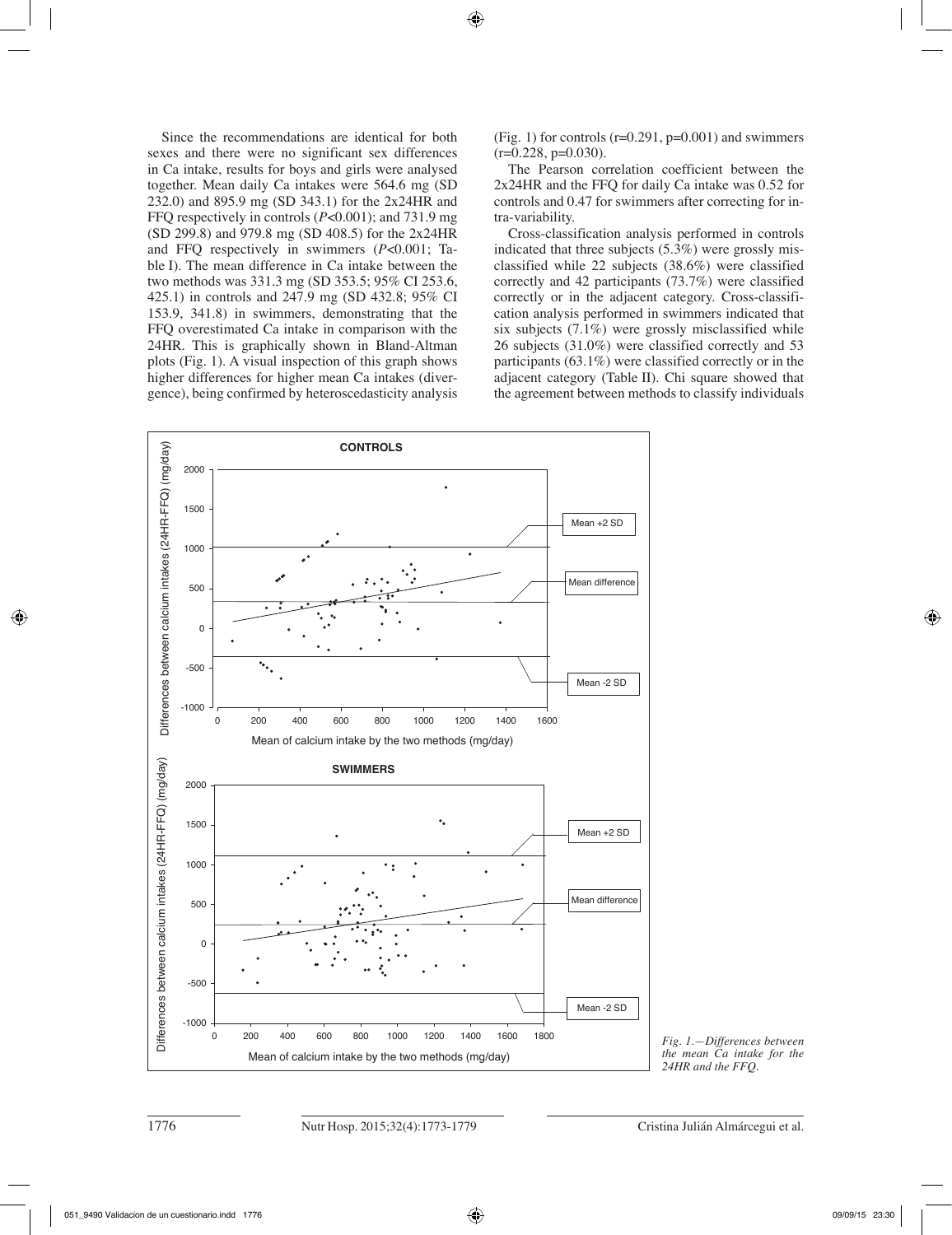into quartiles was more accurate in controls than in swimmers (*P*<0.05).

Actual values for FFQ quartile showed a progressive increase in Ca intake between the first and fourth quartile (Table III) with statistically significant differences in mean Ca intakes between the different quartiles (*P*<0.001).

The sensitivity and specificity of the Ca FFQ, for indicating controls with lower and higher Ca intakes than the recommended daily intake of 1300 mg, were 89 and 100% respectively. In swimmers, the sensitivity was 83% and the specificity 25%.

The proportion of controls and swimmers with a FFQ intake below 1300 mg who also had a recorded intake below 1300 mg according to the 2x24HR was 100 and 95.7% respectively (Table IV).

### **Discussion**

The present study showed that Ca intake estimated from the FFQ was higher than that from the 2x24HR, which is in line with other studies carried out in adolescents of similar age18,19. In particular, the FFQ tended to overestimate dietary Ca intake compared to the 2x24HR when intakes exceeded approximately 1000 mg/day.

The Bland-Altman plot showed large standard deviations of the differences between intakes assessed by the two methods, which indicated limited use of the FFQ to estimate Ca intakes for individuals. However, for epidemiologic purposes, the potential of a questionnaire to categorize and rank individual subjects by level of nutrient intake is more important than the capacity to measure absolute intakes of individuals.

According to Brunner *et al.*<sup>10</sup>, correlations of about 0.5 between methods for most nutrients are good evidence that the FFQ has the ability to rank individuals. Since the correlation coefficient obtained in the present study was 0.52 for controls and 0.47 for swimmers, we conclude that this reported FFQ showed good ranking ability according to Ca intakes in adolescent and adolescent swimmers.

Cross-classification according to quartiles of intake showed reasonable agreement between the two me-

**Table II** *Cross-classification analysis for calcium intake from the 2 d estimated diet record (EDR) and the calcium food frequency questionnaire (FFQ) (Number of subjects in each category)*

| Quartiles of daily Ca intake (FFQ) |                |                | Quartiles of daily Ca intake (EDR)                 |                |                | Agreement of quartile |      |
|------------------------------------|----------------|----------------|----------------------------------------------------|----------------|----------------|-----------------------|------|
|                                    |                | Q <sub>l</sub> | Q <sub>3</sub><br>Q <sub>2</sub><br>Q <sub>4</sub> |                | <b>Total</b>   | categorisation $(\%)$ |      |
| Controls                           | Q1             | 10             | $\overline{4}$                                     | 1              | 1              | 16                    | 62,5 |
|                                    | Q2             | 5              | 3                                                  | $\overline{2}$ | 3              | 13                    | 23,1 |
|                                    | Q <sub>3</sub> | $\overline{4}$ | $\overline{4}$                                     | 7              | 1              | 16                    | 43,8 |
|                                    | Q4             | $\mathfrak{2}$ | 4                                                  | $\overline{4}$ | $\overline{2}$ | 12                    | 16,7 |
|                                    | Total          |                |                                                    |                |                | 57                    |      |
| Swimmers                           | Q1             | 7              | 3                                                  | 7              | 2              | 19                    | 36,8 |
|                                    | Q <sub>2</sub> | 1              | 4                                                  | 8              | 9              | 22                    | 18,2 |
|                                    | Q <sub>3</sub> | $\overline{2}$ | 6                                                  | 5              | 7              | 20                    | 25.0 |
|                                    | Q <sub>4</sub> | $\overline{4}$ | 7                                                  | $\mathfrak{2}$ | 10             | 23                    | 43,5 |
|                                    | Total          |                |                                                    |                |                | 84                    |      |

#### **Table III**

*Use of actual values for surrogate categories to compare the calcium intake (mg/d) of the food frequency questionnaire (FFQ) with the 2 d estimated diet record (EDR)*

|          |            | Calcium intake       |       |       |      |        |      |        |       |          |
|----------|------------|----------------------|-------|-------|------|--------|------|--------|-------|----------|
|          |            | Ql<br>Q <sub>2</sub> |       |       | Q3   |        | Q4   |        | P     |          |
|          |            | Mean                 | SD    | Mean  | SD   | Mean   | SD   | Mean   | SD    |          |
| Controls | 2d EDR     | 354,4                | 109.1 | 544.1 | 37,7 | 685,5  | 52,5 | 997.0  | 213.7 | NA       |
|          | <b>FFO</b> | 496.0                | 103.0 | 807.0 | 89.0 | 1004.7 | 59,6 | 1380.4 | 237,1 | P < 0.01 |
| Swimmers | 2d EDR     | 346.9                | 91,7  | 537,4 | 38,1 | 714    | 65.5 | 1077.7 | 196.7 | NA       |
|          | <b>FFQ</b> | 512,3                | 120,8 | 818,4 | 74.5 | 997,8  | 55,1 | 1504.9 | 326,3 | P<0.01   |

Validity of a food-frequency questionnaire Nutr Hosp. 2015;32(4):1773-1779 1777 for estimating calcium intake in adolescent swimmers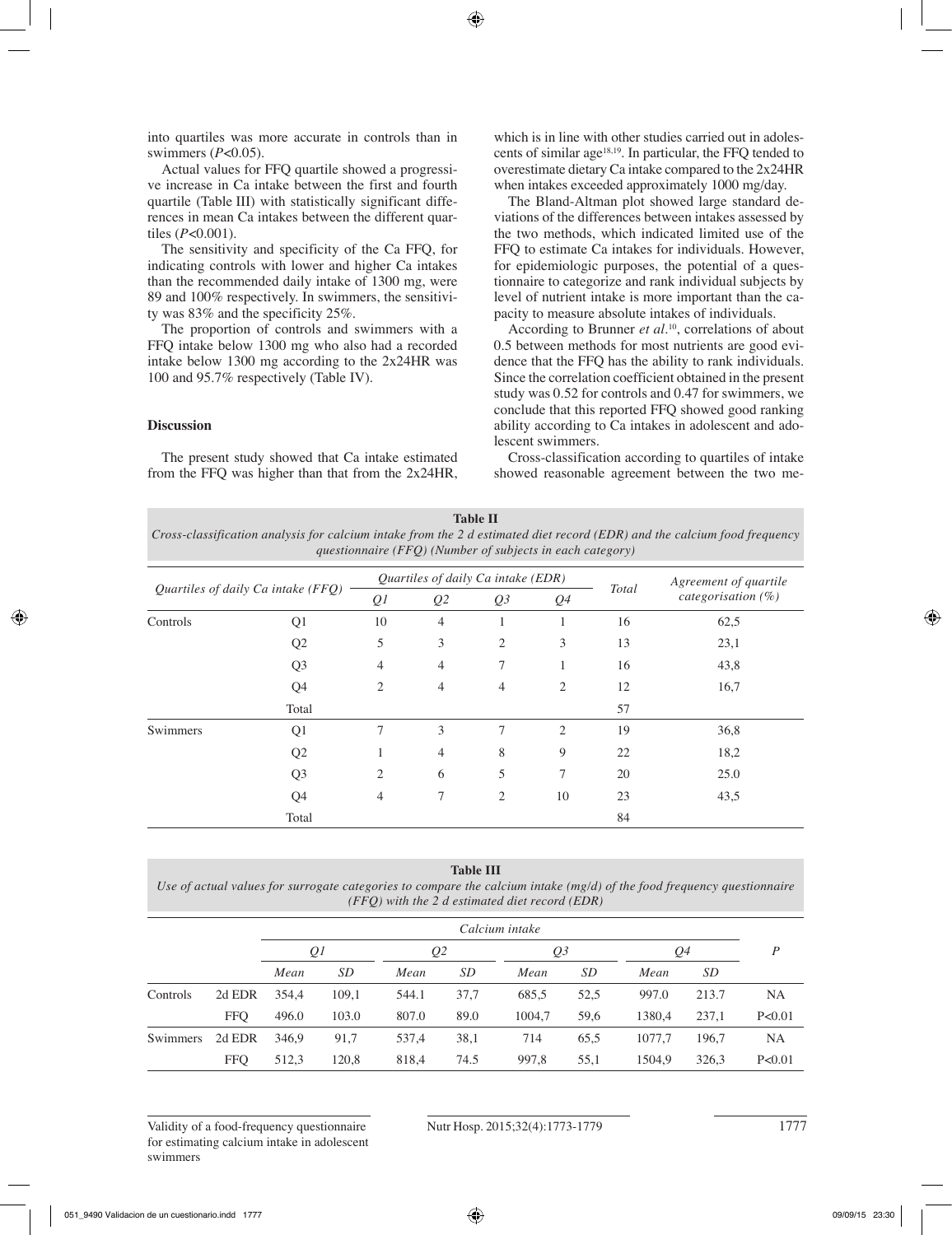**Table IV** *Sensitivity and specificity anlaysis for daily calcium intake estimated from the food-frequency questionnaire (FFQ) \* (Number of subjects in each category)*

|          |                            | Daily Calcium intake (EDR) |                |       |
|----------|----------------------------|----------------------------|----------------|-------|
|          | Daily Calcium intake (FFQ) | $<$ 1300 $mg$              | $\geq$ 1300mg  | Total |
| Controls | $<$ 1300 mg                | 50                         | $\overline{0}$ | 50    |
|          | $\geq 1300$ mg             | 6                          |                |       |
|          | Total                      | 56                         |                | 57    |
| Swimmers | $<$ 1300 mg                | 66                         | 3              | 69    |
|          | $\geq 1300$ mg             | 14                         |                | 15    |
|          | Total                      | 80                         | 4              | 84    |

EDR, estimated diet record

Sensitivity is the proportion of those with a daily calcium intake  $\geq 800$ mg on the basis of the 2 d EDR who also fell  $\geq 800$ mg on the FFO; specificity is the proportion of those with a daily calcium intake < 800mg on the basis of the 2 d EDR who also fell <800mg on the FFQ

thods, especially in the control group. 73.7% of the controls were classified into one quartile of the 24HR, whereas only 5.3% of controls were misclassified at the extreme quartiles. In the case of adolescent swimmers, 63.1% were classified within one quartile of the 24HR and 7.1% in the extreme quartiles, suggesting that the newly developed FFQ is more accurate to rank controls than swimmers according to the Ca intake. Ca intake measured with FFQ and 24HR was higher in swimmers than in controls. This could be one of the reasons why FFQ is less accurate ranking swimmers in quartiles of intakes compared to controls as Bland-Altman graph showed that the higher the Ca intake the higher the difference between methods.

Since the actual values for surrogate FFQ categories showed the expected significant stepwise increase of Ca intake between the first and fourth quartile for both study groups, we provide evidence that the FFQ could reliably distinguish extreme Ca intakes.

Reporting the identification of actual daily intakes more than the RDI of 1300 mg, the sensitivity error is quite low showing that none of the controls and 4% of all the swimmers would be assigned to report over 1300 mg of Ca when they should not. Also, reporting the identification of actual daily intakes less than the DRI of 1300 mg, 88% and 79% of controls and swimmers respectively would be correctly identified.

The small sample in our study can be considered as a limitation because there were only a couple of cases above the DRI of 1300 mg/day of Ca intake which makes difficult to conclude that the FFQ is a good tool to identify individuals above the DRI. In addition, it should be considered that also the repeated 24-h recall method cannot be considered as a golden standard as it is not free of errors neither. However, an important strength is that the 24-h dietary recall method used in this validation study has already been validated before<sup>14</sup> and that two independent recalls have been administered per subject what allowed adjustment for within-person variability.

Another important strength is that the study also included a control sample what allowed a better interpretation of the validation results for swimmers by comparison with a reference group. In addition, the FFQ is a simple and convenient dietary intake assessment method and could therefore serve future studies interested in adolescent's calcium intakes. It consists of only 19 questions and it takes about 5 minutes to complete.

In conclusion, the food frequency questionnaire presented in this study has shown a good ability to classify subjects into extremes of calcium intake and to identify adolescents having calcium intakes lower than the dietary reference intake. While the 2 non-consecutive 24 hour recalls are found to be superior to the food frequency questionnaire, especially when aiming at assessing the individual mean calcium intake, the evidence suggests that the food frequency questionnaire could be a good method to rank individuals into calcium categories when time is lacking, independently of the grade of physical activity.

## **Acknowledgments**

We would like to thank participants and their families and coaches for the collaboration. Authors declare that they have no conflicts of interest that may affect the contents of this work.

This work was supported by the Spanish 'Ministerio de Economía y Competitividad' 'Plan Nacional I+D+i 2008-2011 (Project DEP2011-29093)'. This project has been co-financed by "Fondo Europeo de Desarrollo Regional" (MICINN-FEDER). CJA received a Grant FPU (FPU13/00421) from the 'Ministerio de Educación Cultura y Deportes'. AGB received a Grant FPI 2012 (BES-2012-051888) from the 'Ministerio Economía y Competitividad'. AML received a Grant AP2012/02854 from the 'Ministerio de Educación Cultura y Deportes'.